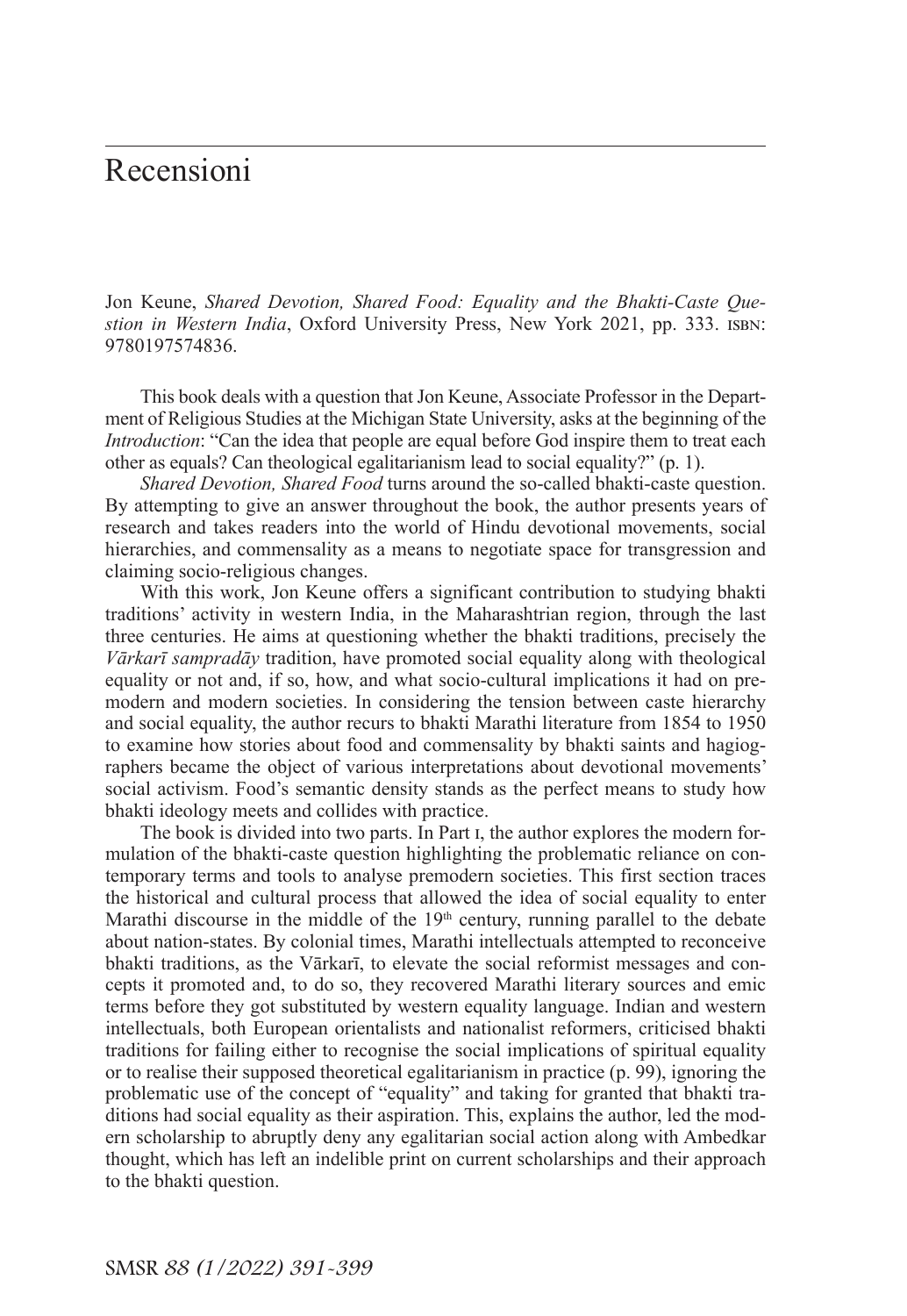In order to elaborate a more complex scenario about the bhakti-caste question than the radical denying of any social egalitarian attempt, in Part ii, Keune presents and discusses premodern efforts to handle the bhakti traditions' social action; he offers a deep analysis of food's semantic density, its role in commensality stories by Marathi hagiographers and modern adaptations of them through new performative technologies, to study bodily needs and habits, emotional bonds and repulsions, and economic realities which all shape the practical logics that govern how people eat together (p. 101). He also shows how the same stories of transgression and rebellion toward social structures were narrated and how they changed through time and media, reiterating or dismantling caste differentiation.

Throughout the book, the author deals with the story of one of the most eminent Vārkarī saints, Eknāth, a Brahmin from the conservative city of Paiṭhaṇ, who produced a vast multilingual literary corpus and, as Keune states, "became the epitome of a spiritually accomplished yet socially conscious bhakta" (p. 129). Narratives and hagiographies about Eknāth depict him as a bhakti devote who was bravely unafraid to break with the traditional system and transgress caste boundaries, especially when sharing experiences with Dalits.

Chapter i: *Religion and Social Change: Narratives of Outrage and Disappointment* (pp. 25-45), explores how and why last century' scholarship used the idea of "equality" as a tool to discuss and evaluate religious traditions, measuring them over against the secular nation-state and the liberal democratic systems. Precisely, one of the author's primary concerns is to examine why modern social historians, influenced mainly by Marxist sensitivities, are so frequently disappointed or outraged when they envision religion's relationship to social change, primarily when focusing on nonelite people (p. 26). By attempting to evaluate religions' social changes through the concepts of "social movement" and "equality", it gets clear that such terms are rooted and reliant on cultural and historical modern contexts and the attempt to study bhakti traditions as a historical phenomenon cannot be anything else, but a theoretical process made up of abstract suppositions rather than actual historical evidence. Therefore, when analysing the bhakti-caste question, Keune suggests it is crucial to investigate equality by recovering premodern precedents in traditional bhakti texts, especially hagiographies, about Eknāth, Dalits, and food to demonstrate the competing values of spiritual equality and caste hierarchy.

In Chapter II: *Sightings of Bhakti and Its Social Impact* (pp. 47-65), the author aims at showing that there is no normative and universal definition of 'bhakti', since regional and local variations make it difficult to theorise about bhakti in general. Here he exposes several ways the last century scholarship has reckoned bhakti traditions, paying special attention on the Marathi-speaking territory of western India: Keune discusses their approach, noticing how they were focused exclusively on exalting the unifying power of bhakti that was considered as a homogeneous movement, how they were defined through the concepts of North Indian bhakti traditions peculiarities (cf. pp. 52-53), and how their depiction of devotional movements stood as a model to support contemporary programs for social change (p. 64).

Finally, the first section of the book ends with Chapter III, *Bhakti and Equality in Marathi Print, 1854-1950* (pp. 67-99), where the author recovers emic Marathi terms, their semantic values, and their contextual usage in Marathi literature from the second half of the  $19<sup>th</sup>$  century to the second half of the  $20<sup>th</sup>$  century, to show in which manner and the reasons why they got gradually substituted by western equality language. When terms like *strīśūdrādi*, *janī janārdana*, *neti*, *samabuddhi*, *samadṛṣṭi*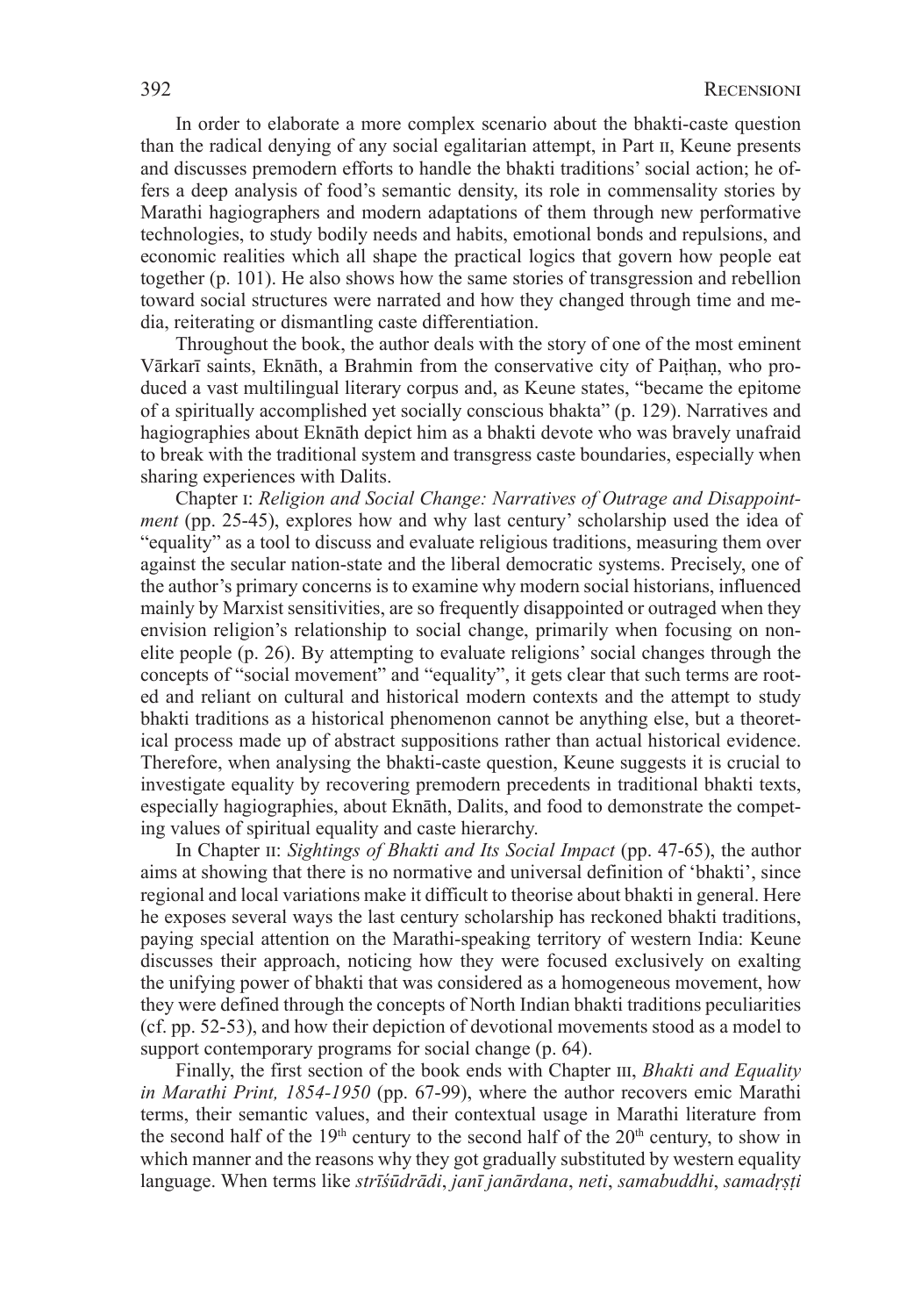etc. emerged, according to Keune, "[t]hrough them Vārkarīs positioned their view of bhakti employing earlier Hindu authorities – *dharmaśāstric* and Purāṇic views of society, Vaiṣṇava theology, and nondualist thought" (p. 98). Resulting from such collective effort to re-evaluate existing language before 1880, the western political notion of equality started to be collectively rendered into Marathi as *samatā* (i.e., sameness or impartiality) (p. 98).

The second part of the book consists of four chapters, where the author develops a much more dynamic discourse, placing food and its semantic density at the centre of his considerations, and analysing it through bhakti saints' hagiographic episodes: mostly Eknāth's stories – from the Vārkarī tradition – about the *śrāddha* ritual and "The Double Vision" story, scandalous stories where he, as a pure brahman, gets to share food with the lowest ones, Dalit people. Keune notices that by the  $19<sup>th</sup>$  century, the Indian political and scholar elite of nationalists, liberals, subaltern critics, and others aimed to build rhetoric to contrast colonialist propaganda and exalt Maharashtrian cultural heritage, by shaping the bhakti-caste question into a renew, modern version with equality at its centre. Especially in Chapter iv (pp. 103-127), the author explains what it means to define food semantic as dense, what do food and food laws imply within Hindu society and why food and commensality have been an instrument to reiterate social and religious differentiation through the concepts of caste and purity, but also a means of emancipation and transgression.

Food's semantic density got shaped through its role in the literary system at the very heart of the Hindu religion, like the Vedas and other normative texts like the Śāstras. The Vedic texts describe food as *anna*, the substrate of life that flows through the cosmos, the element that connects wealth and power, both a ritual offering to sacrifice, and a ritual blessing to ingest received by the Gods. As Keune states: "Eating ritual food transports otherworldly presence across the bodily threshold, making that presence part of one's own being" (p. 104). In the last section of Vedic texts, the Upanisads, food is exalted as the foundational material of life, which is transformed into mental properties through digestion. It must be eaten following specific rules that inevitably determine disparities, but it also must be donated for charity for man to gain merit (pp. 111-112). Later ancillary texts to the Vedas, like Gṛhyasūtras and Dharmasūtras for example, contains more explicit rules about food, its preparation and serving as a ritual offering: precisely, a great deal of attention is drawn upon the leftovers (*ucchiṣṭa*) and their ambivalence (pp. 107-127). Again, normative texts like Dharmaśāstras, the Epics, etc., mainly deal with brahmans' prescriptions to donate food to everyone but not to accept it by anyone socially and religiously less pure than them.

Particularly important for understanding food's role in bhakti traditions is the *Bhagavad Gītā* which is firmly based on Vedic norms, but it also establishes a difference with it: everyone can praise God and can offer him food, because God will accept that food and will appreciate it notwithstanding which caste the offerer belongs to. All these prescriptions and the symbolic repertoire built upon food and the bodily experience it produces made it a means to create equality and disparities (p. 106).

Keune points out the centrality of food in bhakti saints' hagiographies and episodes about sharing food, summarising some of the most popular in the book with the aim of recognising their value and the ethical dilemmas in them (p. 120). Chapter iv ends with the author's consideration about the unifying power of commensality and its tangible enactment of inclusivity. As complex and not singularly, reading hagiographies may not present accurate historical reportages, but it can reveal authorial inclinations and cultural and social relevant information.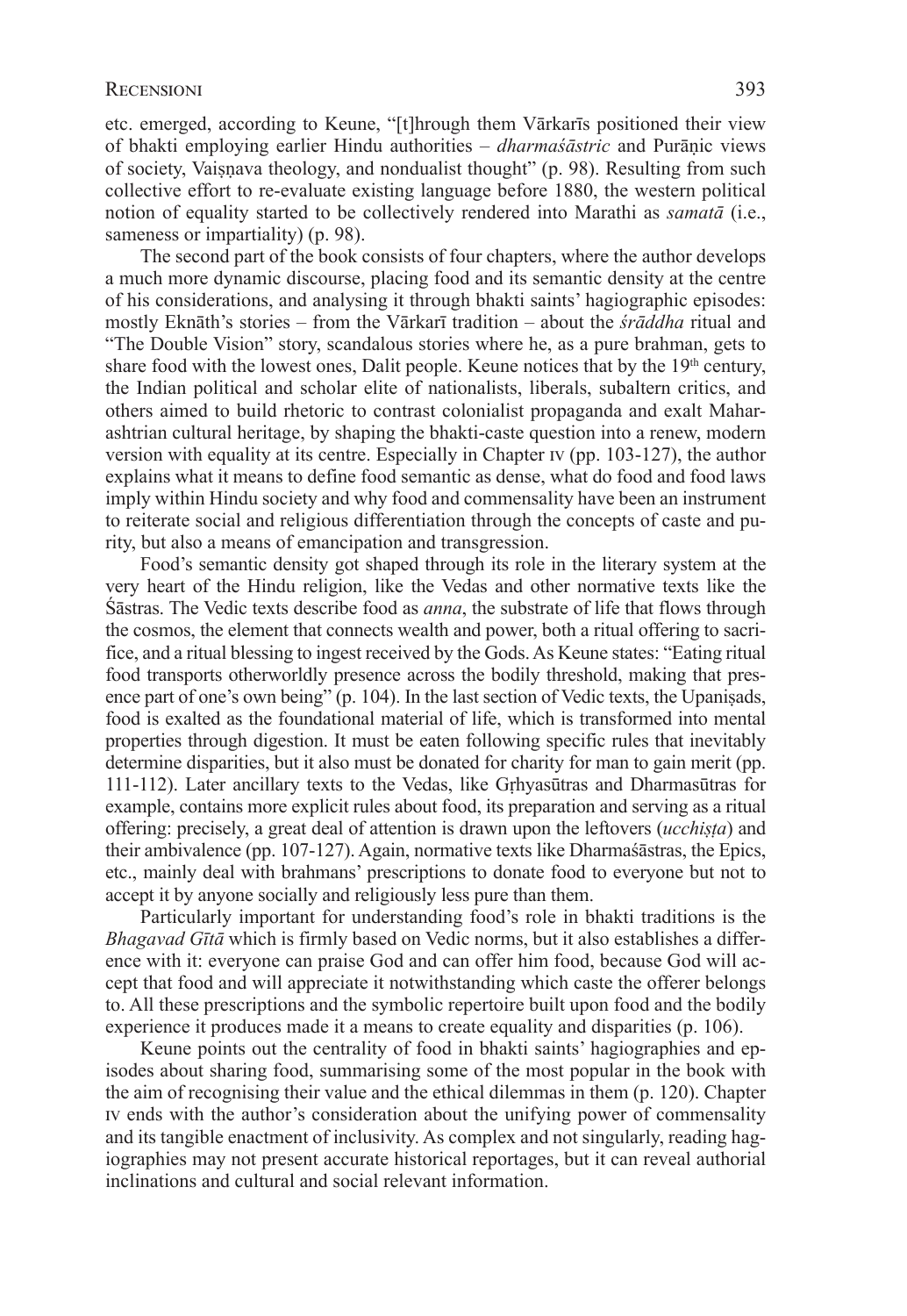Subsequently, in Chapter v, *Memories of Transgressive Commensality* (pp. 129- 161)*,* the author further deepens his inquiry into food's role in bhakti saints' hagiographies dealing with transgressive commensality episodes and how they have changed through time and narration. When dealing with the term 'commensality' in the Hindu context, the author underlines that it is necessary to think beyond the typical western image of people eating together around a table, but to consider whom one accepts food from and how they square with codes of ritual purity (p. 20).

Keune is interested in examining how bhakti saint Eknāth used food to perform transgressive commensality to pursue a specific theological and social aim by the time interpreted differently as already dealt in Part i of the book. To do so, Keune selected some of the most famous Eknāth's hagiographical episodes: the stories about offering (*śrāddha*) to the ancestors, stories about Eknāth sharing food and knowledge with his *paramaguru*, and "The Double Vision" stories. Such episodes of the transgression of food laws mainly aim at shocking the audience, claiming that real bhakti does not consider caste differentiation. The literary sources Keune recurred to are some of the most important and vast Marathi hagiographical compositions, such as *Pratiṣṭhān-caritra* by Kṛṣṇadās, *Eknāthcaritra* by Keśavsvāmī, *Bhaktavijay*  and *Bhaktalīlāmṛt* by Mahīpati and others. Through this chapter, the author traced the variations in retellings of the stories mentioned above to identify how Eknāth's persona was publicly shaped and remembered through the years, and how individual hagiographers displayed and intentionally maintained a certain degree of caste-bhakti friction through and within their stories. Such ambiguity proved to be strategic: to allow various audiences to engage with bhakti movements and their religious and probably political aims. A certain degree of strategic ambiguity about the bhakti-caste question never got solved by neither claiming the actual challenge of commensality norms nor its contrary.

Nevertheless, such ambiguity became more challenging to maintain when Eknāth's hagiographical episodes were staged and depicted on the Marathi screen by the 19<sup>th</sup> and 20<sup>th</sup> centuries. This is the focus of Chapter vi, *Restaging Transgressive Commensality* (pp. 163-191). Here the author analyses how new media forms of theatre and films helped model the popular perception of religious traditions, reaching the audience differently thanks to new and advanced technologies. The bhakti saints' stories were shaped and adapted to new tastes and audiences to be performed through new media. What comes out from 21st-century-theatrical plays and movies like *Śrī Eknāth* (play, 1903), *Sant Eknāth* (film, 1926) *Dharmātmā* (feature film, 1935), *Bhāva Toci Dev* (play, 1965), *Sant Eknāth* (film, 2005), etc. is that strategic ambiguity is not maintained anymore. By the 19<sup>th</sup> century, Indian scholars and political elite needed to demonstrate bhakti saints' social impartial vision, but then, by the  $20<sup>th</sup>$  century, it became necessary to make a clear political choice, either staging transgression or not. Eknāth's public figure got represented as a social reformer, especially by the second half of the last century when Dalits political and social movements arose, but it got also overturned by the entertaining marketing trends of the last three decades.

The book ends with Chapter vii, *Bhakti in the Shadow of Ambedkar* (pp. 193- 227), where the author's reflection focuses on bhakti's politics: what it means in modern India and how one should study bhakti traditions after Ambedkar. While dealing with Ambedkar's critiques on bhakti religious movements, Keune underlines the necessity to problematise the attitude to study bhakti as a systematised whole (p. 194) and argues about the degree of inclusivity in nowadays bhakti traditions. He suggests that the "ideology of inclusive difference" or "inclusive ideology" sum-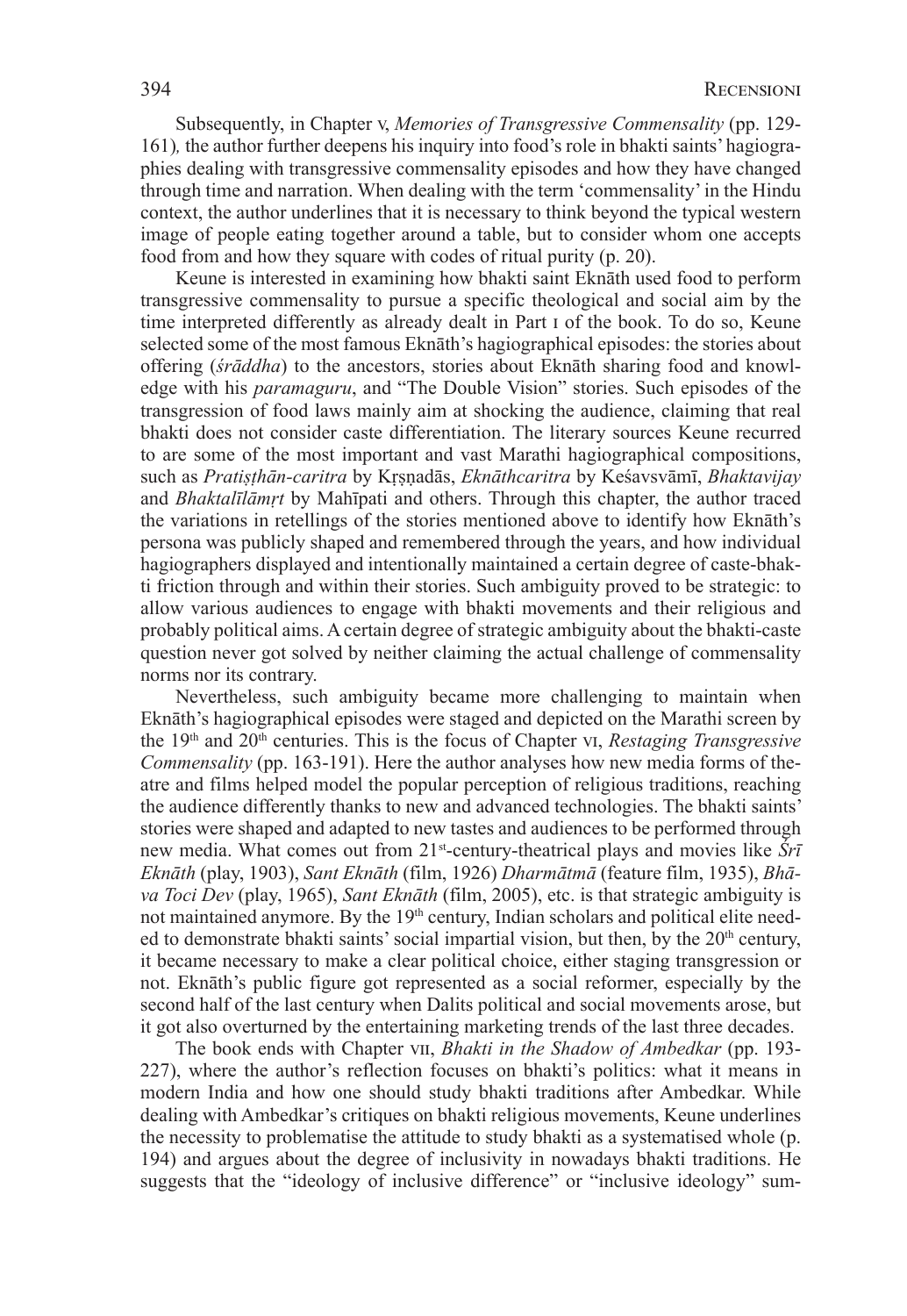marises the ambivalence of Vārkarī tradition inclusive ethos which preserved caste designations along. Vārkarī saints from different castes represented the community and became models for people who belonged to higher and lower castes to feel represented by them. As Keune states: "This differentiation and emphasis on the marginalised is an integral part of the Vārkarīs' inclusive ideology, which has maintained the bhakti-caste relationship as a riddle" (p. 200).

With the book *Shared Devotion, Shared Food*, Keune presents an original inquiry into the bhakti-caste question through the theory of inclusive differentiation. Even if the author openly ascertains the reiteration of social differentiation through bhakti ideologies, he refuses to give a simplistic explanation of the supposedly failed egalitarian action of bhakti movements. First, determining premodern traditions and movements through modern equality language is hugely limiting and problematic. Secondly, pursuing theological egalitarianism does not imply seeking it socially. The interpretation of bhakti movements failing to promote social egalitarianism is based on misleading modern premises.

Moreover, Keune highlights bhakti traditions' relative inclusive innovation as a genuine, inspiring force to create social connections through shared devotion. Even though it does not imply advocation for the modern concept of equality, it is still a great social action against hierarchies and segregation. Maintaining caste differentiations within bhakti traditions was a functional instrument to demonstrate the radicality and the inclusivity of emergent bhakti traditions to be appetible for as many people as possible. Food, meals, and transgressive commensality have been the perfect instrument for the author to demonstrate how bhakti traditions extensively recurred to it to show their radicality and inclusivity because of its semantic density. Food laws may bring people together and control social and economic life, but transgressive commensality could be a micro-tactic for community-building (p. 227).

As Keune himself states, this book wants to present itself as a meal made of various curses, each different but unique and nutritious. After this 'meal', readers from the most various cultural backgrounds are expected to understand the author's contribution to the study of bhakti and the caste relationship, which does not pretend to be exhaustive but deepens some aspects left untreated or ignored until now. Lastly, Keune makes his book accessible to a broader audience, remindful of the ethical concern about representation. Throughout the book, the author's positionality is constantly elucidated in ideological and terminological choices.

> *Ludovica Tozzi (Sapienza University of Rome)* ludovicaa.tozzi@gmail.com

# Renaud Gagné, *Cosmography and the Idea of Hyperborea in Ancient Greek. A Philo*logy of Worlds, Cambridge University Press, Cambridge 2021. ISBN: 9781108833233.

Nell'estate del 2021, nei mesi in cui è difficile non incappare in un comunicato stampa, un video, una dichiarazione on line per una medaglia d'oro nei 100 metri o di bronzo per i 10 km in acque libere, il riferimento alla *Terza Olimpica* di Pindaro con cui ha inizio il volume di Renaud Gagné non può che far pensare, anche al lettore meno specialista, quanto le multiformi narrazioni riguardanti tali giochi, stratificate nei secoli, siano fonti pressoché inesauribili per letture e studi sullo sport, sulla pace, sul corpo, sulla competizione, sui trofei e perfino sulla *visio* e la *forma mundis*.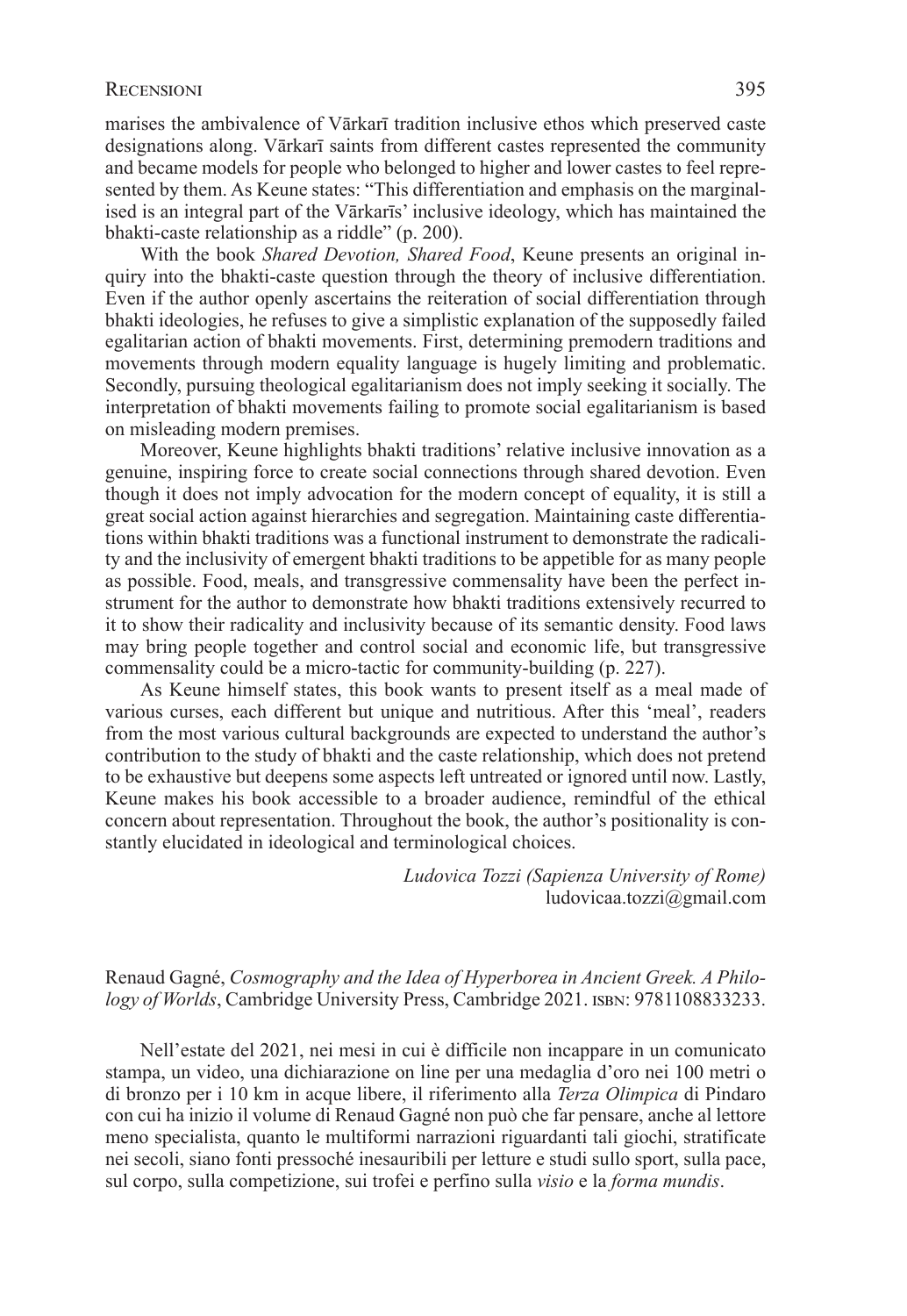*Cosmography and the idea of Hyperborea in Ancient Greek. A Philology of Worlds* costruisce la storia della cosmografia della Grecia chiamata antica a partire dall'esempio di Pindaro, che l'autore definisce un cosmografo in quanto capace di tracciare connessioni tra spazi e tempi che trascendono la reale distanza, legando tra loro persone, simboli, alberi, animali e oggetti (p. 1). La *Terza Olimpica* non è soltanto uno spunto retorico, ma uno strumento per riflettere sul contenuto e sul metodo, in quanto è il primo caso di studio filologico (ma non solo) che Gagné utilizza per affrontare il focus della sua esplorazione, vale a dire la rappresentazione e la reificazione del "popolo degli Iperborei servo d'Apollo" (Pindaro, *Terza Olimpica*).

L'idea dell'Iperborea è infatti a servizio di un obiettivo più ampio, quello di ricostruire la cosmografia greca, vale a dire l'arte di comporre e comunicare mondi nella cornice di una sapienza totale che non lascia spazio a letture parziali o scelte di prospettiva, che elimina il binomio reale/immaginato-fantastico. L'Iperborea è la lente che getta luce sulla visione cosmografica, è una traiettoria attraverso i frammenti di tale cosmografia (p. 29), termine antropologicamente "etico" la cui storia è ricostruita ad ampi tratti dall'antichità fino ad arrivare a Daniel Dubuisson e al suo studio del 1998, *L'Occident et la religion*, sulla costruzione occidentale del concetto di religione (pp. 29-40).

La retorica della cosmografia plasma *realia*: nonostante il sottotitolo e l'acribia filologica con cui le fonti sono lette e analizzate (pp. 6-8; ma anche pp. 234-243 sul *Periodos Gēs* di Esiodo o pp. 296-299 su cosmografie in prosa in dialogo tra loro, per fornire due esempi), lo studio di Gagné si apre ad altre prospettive disciplinari. Vi è una sorta di intuizione, soprattutto rintracciabile nell'introduzione, relativa a una necessaria invasione di campi che può aiutare a comprendere con maggiore onestà cognitiva e culturale il significato delle visioni totali del mondo che l'autore vuole esplorare.

Sono due, in particolare, gli ambiti che appaiono un riferimento importante: l'antropologia e la geografia. Con esse Gagné entra in dialogo ma opportunamente se ne distanzia, come nel caso degli strumenti della geografia, affini ma non coincidenti con quelli della cosmografia. Per tale ragione, si comprenderà come i rimandi agli studi che esulano da quello che è il *comfort field* dell'autore sono a volte parziali e lacunosi o prediligono studi senza dubbio solidi scientificamente, ma non considerabili pietre miliari in tale campo, probabilmente frutto di spunti e incontri "di serendipità" che hanno offerto a Gagné la possibilità di percorrere strade non prescritte né pianificate in partenza.

Debitore, e in parte espressione dell'*ontological turn* dell'antropologia contemporanea (p. 61), il volume di Gagné traccia una storia non delle credenze, non degli immaginari, ma delle rappresentazioni collettive – *à la Moscovici* (assente in bibliografia, ma *come se* fosse presente lungo tutte le pagine del libro) –, delle ontologie dei Greci, dei processi di *worlding*: «worlding is efficient "ontological prediction"», afferma Gagné (p. 25). I miti narrati nella pletora di prose e poesie attraverso cui si costruisce lo studio non sono invenzioni, non sono frutto di un immaginario vivace e *naïf* di un popolo del passato, ma sono il mondo reale in cui credono i lettori e i fruitori di tale letteratura, il mondo che crea un senso di appartenenza che si rinforza attraverso il tempo e allarga i suoi limiti spazialmente, il mondo in cui non esiste confine tra umano ed extra-umano, tra natura e cultura.

Un altro *turn* protagonista di questo studio è lo *spatial turn*, che ha segnato in modo profondo la storia degli studi relativi allo spazio, non soltanto in riferimento alla *neogeography* e al gis, ma più in generale alle innovazioni da esso generate nelle *humanities* e *social sciences*. Non ci si deve aspettare in questa sede una ricostruzione puntuale della storia di tale rivoluzione epistemologica, ma un dialogo più intenso e plurivocale con la geografia e i geografi, rapidamente imbastito nell'Introduzione,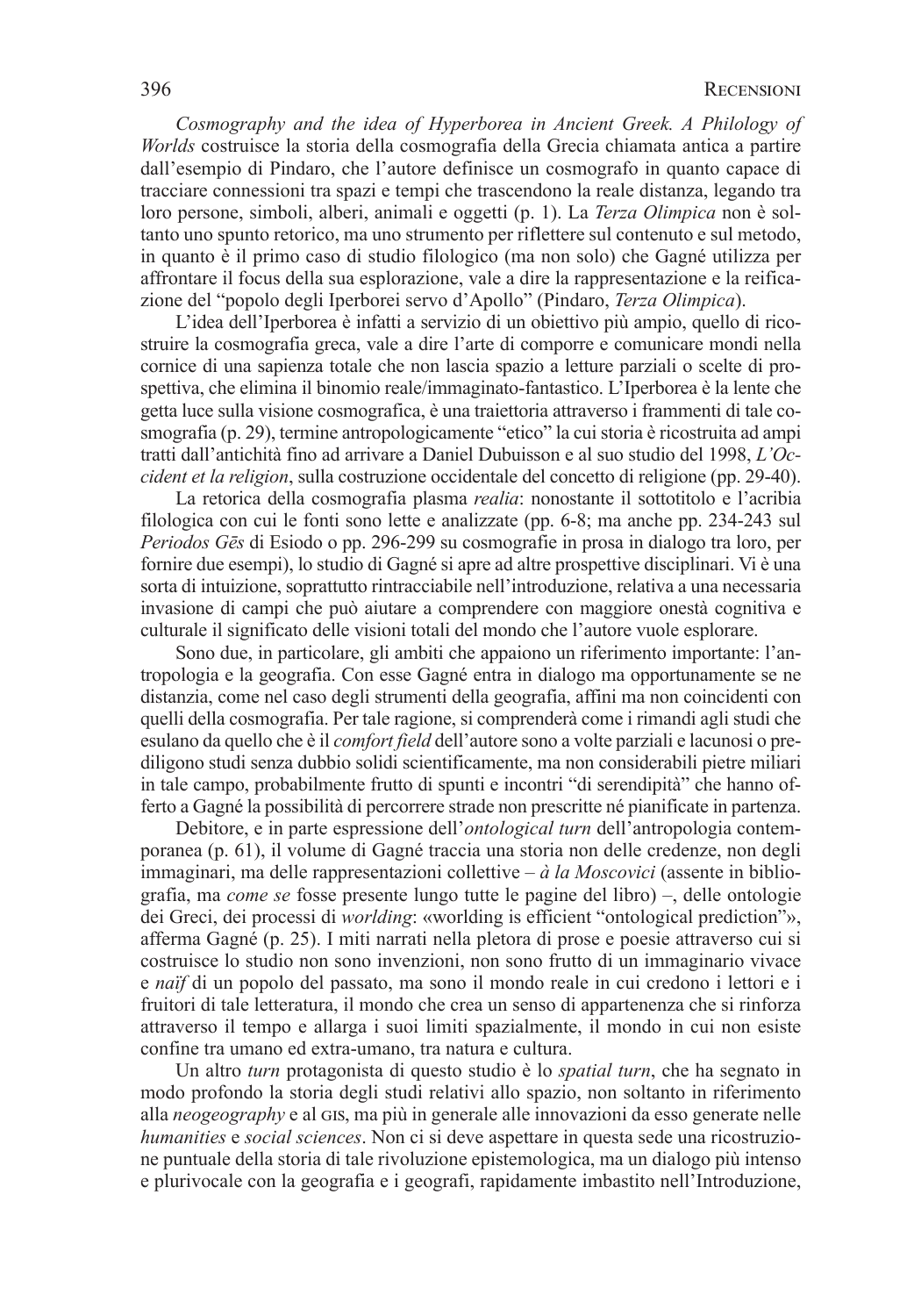ma denso di spunti per piste future di ricerca: per una discussione aggiornata sullo spazio e sullo spazio totale, per un ampliamento dei riferimenti dagli storici della geografia (antica) come la *Common Sense Geography* di Geus (p. 47), ai teorici della geografia sociale e culturale.

Un terzo riferimento teorico, soggiacente all'intero studio e in stretta connessione con le altre due discipline, è la storia delle religioni, "personificata" da J.Z. Smith e dal suo *Map is not Territory* (pp. 56-57): senza rivendicare una fagocitante presenza di tale disciplina come possibile filo conduttore, quasi inconsapevole, e rispettando la distinzione operata dall'autore tra gli obiettivi della storia delle religioni e lo studio della cosmografia (p. 57), emerge tuttavia la centralità di un oggetto – la religione, quale che sia il suo complesso e costruito significato – che lega e pone in dialogo tra loro discipline e svolte disciplinari: antropologia/geografia/storia (delle religioni) sono in fondo i sotto-campi di un campo più vasto che è quello delle scienze della religione<sup>1</sup> che potrebbe dare a buon diritto asilo ad una "totale" identità transdisciplinare di un percorso non soltanto individuale, ma necessariamente collettivo. In tal senso, inserendosi in una più ampia storia degli studi sull'utopia (pp. 58-59), la cosmografia di Gagné ha del potenziale per dialogare in modo ancor più efficace con la prospettiva sulle eterotopie che oggi vede un rinnovato interesse nelle scienze sociali che si occupano di fatto religioso<sup>2</sup>.

In relazione ai "mondi filologici", e al contempo al di là di essi, mondi sia attraversati sia costruiti dall'autore, la sfida del volume è dunque, come si dichiara già nell'introduzione, seguire l'evoluzione di una cosmografia attraverso gli strati della memoria di mondi differenti. La proposta originale è rappresentare il potere mitopoietico delle cosmografie antiche; l'Iperborea è il macro-caso di studio che serve per mostrare nessi cronologici, geografici e culturali che vivificano uno spazio totale, per comprendere come la letteratura sia fondativa perché crea mondi in cui poi si crede *realmente* (p. 69). La filologia è dunque madre e approdo del percorso plurale aperto ad altri ambiti, non lasciando, tuttavia, mai il dubbio sulla rotta metodologica, in una sorta di transdisciplinarità in cui le discipline hanno pesi differenti.

Anche l'ordine e l'organizzazione dei capitoli rivelano la fedeltà all'indagine filologica e alla lettura storico-critica delle fonti, che Gagné conosce a fondo nella loro storia compositiva e redazionale.

Il primo capitolo tratta il ruolo dell'Iperborea negli inni e nei santuari, rintracciando storie di fondazioni e ricostruendo attraverso dinamiche di locazione e attività cultuali una cosmografia legata al rito. Nel secondo capitolo l'epifania divina, alla luce dell'apparizione (*epidēmia*) ma anche dell'assenza (*apodēmia*) è analizzata nelle sue rappresentazioni (letterarie e artistiche), in particolare è Apollo che torna dall'Iperborea ad attirare l'attenzione dell'autore. Il terzo capitolo è la via verso l'Iperborea a costituire il focus di una rilettura delle fonti, in particolare la letteratura greca arcaica. Il quarto capitolo mostra come le riscritture e ridefinizioni dell'Iperborea in epoca classica offrano un percorso di analisi diacronica che individua differenti strati di paesaggi, legati a dinamiche di potere culturale e sociale. Il quinto capitolo tratta delle configurazioni ellenistiche dell'Iperborea in un nuovo seppur antico riutilizzo dell'archivio su tale spazio, in un rinnovamento creativo della cosmografia attraverso un archivio di biblioteche e canoni.

<sup>1</sup> Cfr. G. Filoramo - M. C. Giorda - N. Spineto (eds.), *Manuale di Scienze della religione*, Scholé Morcelliana, Brescia 2019.

<sup>2</sup> P. Bramadat - M. Griera - J. Martin-Ariño - M. Burchardt (eds.), *Urban Religious Events: Public Spirituality in Contested Spaces*, Bloomsbury, London 2021.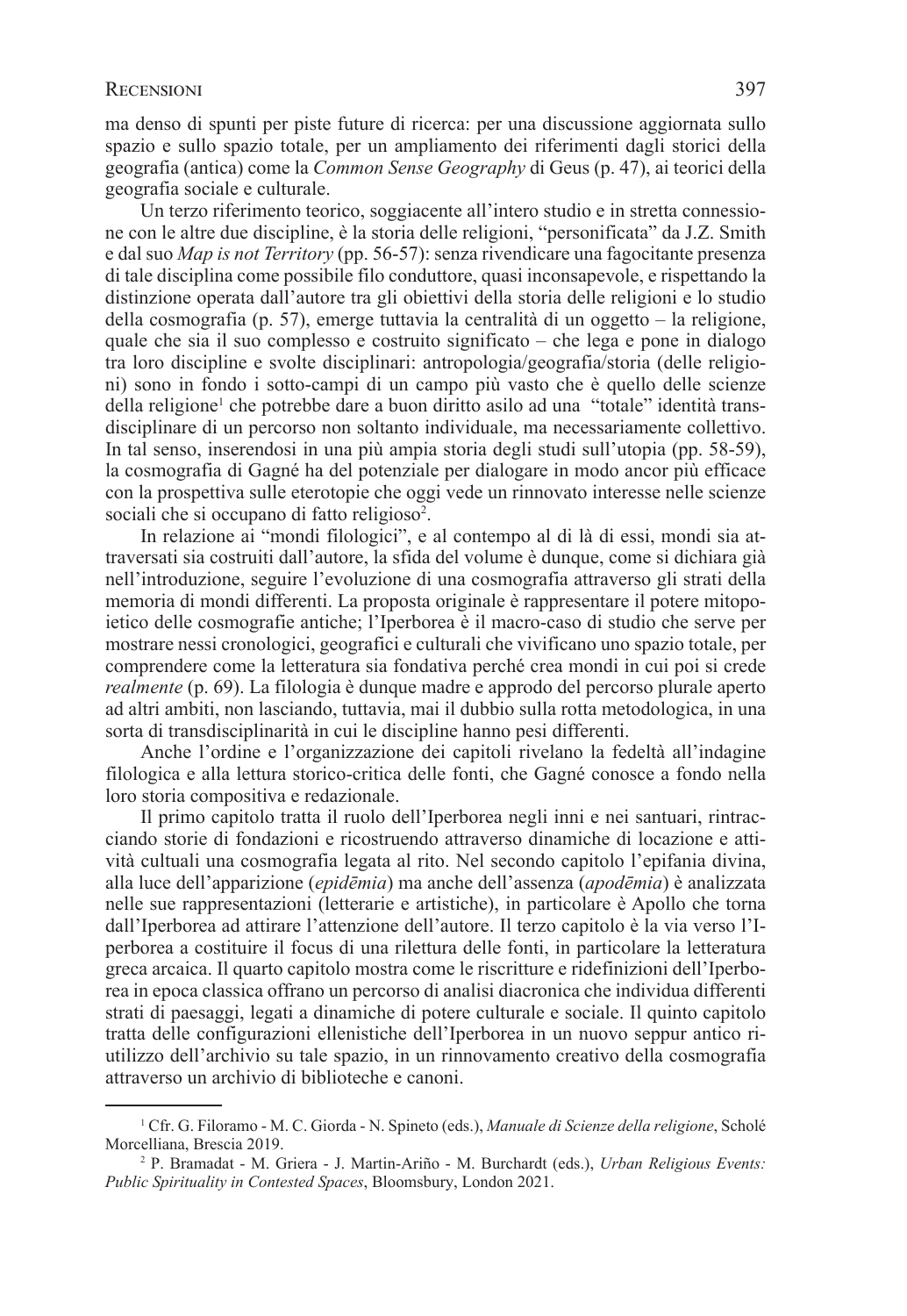Le conclusioni tracciano una storia delle "sopravvivenze" dell'Iperborea a Roma e nell'Occidente medievale, per giungere a un accenno a quando l'Iperborea divenne oggetto di studio, categoria da analizzare. In riferimento a ciò, sarebbe interessante studiare in futuro quando e per quali ragioni cessa di essere ontologicamente convincente tale cosmografia, quanto la visione cristiana ebbe funzione di punto di rottura nella visione del mondo storicamente rintracciabile. Sfida ancora più complessa, che lasciamo all'autore, è quella di una ricerca su "altre Iperboree", nel solco di una comparazione storico-religiosa tra cosmografie, mondi totali, archivi della memoria di culture, poetiche di differenti modi di creare dei mondi letterari-reali.

> *Mariachiara Giorda (Università Roma Tre)* mariachiara.giorda@uniroma3.it

Stefania Palmisano - Nicola Pannofino, *Religione sotto spirito. Viaggio nelle nuove spiritualità*, Mondadori, Milano 2021, pp. 178. isbn: 9788861848146.

Negli ultimi anni il tema delle cosiddette nuove spiritualità – definizione *mainstream* che sottintende la loro differenziazione dalle religioni della tradizione – è andato emergendo, coinvolgendo un numero sempre crescente di persone che, per utilizzare una formula americana, potrebbero essere definite sbnr, ovvero *Spiritual but not Religious*. A questo affascinante, ma estremamente complesso tema, è dedicato il volume *Religioni sotto spirito*, scritto a quattro mani da due sociologi della religione, Stefania Palmisano, professoressa associata dell'Università di Torino, e Nicola Pannofino, assegnista presso lo stesso Ateneo, già docente a contratto presso l'Università di Aosta. Il sottotitolo, *Viaggio nelle nuove spiritualità*, descrive molto bene le finalità del volume, che si presenta come un vero e proprio tour delle principali "tendenze" spirituali degli ultimi decenni, con un focus particolare sull'Italia.

Il libro è composto da sei capitoli: il primo e l'ultimo fanno quasi da cerniera, rispettivamente metodologica e conclusiva; il secondo introduce ai *case studies* e mostra i criteri di categorizzazione proposti. I capitoli centrali (quelli che vanno dal terzo al quinto), trattano rispettivamente le tre grandi sezioni tematiche nelle quali sono state raggruppate le esperienze spirituali: la spiritualità connessa alla natura, quella relativa al benessere, e quella del mistero e dell'esoterismo.

Dal punto di vista metodologico, il volume – com'è normale che sia, considerando l'ambito disciplinare dei due autori – attinge prevalentemente alla sociologia dei processi culturali, non mancando di includere brevi *excursus* storici. L'ambito sociologico risulta certamente molto funzionale per la ricostruzione del "fenomeno spirituale", talvolta arricchito di strumenti antropologici, anch'essi preziosi e indispensabili per la tematica in oggetto. Una lettura che potrà consentire un prosieguo delle ricerche è quella storico-religiosa, specialmente in una declinazione comparativa, consistente, ad esempio, non solo nel tracciare in modo più netto le radici dei fenomeni odierni, ma anche nel valutare come le esperienze della spiritualità attuale siano profondamente influenzate da quelle del passato. A tal proposito, è importante sottolineare, però, che il volume in questione è strettamente connesso a una più ampia ricerca pubblicata nello stesso periodo dai due autori<sup>3</sup>.

<sup>&</sup>lt;sup>3</sup> S. Palmisano - N. Pannofino, *Contemporary Spiritualities. Enchanted Worlds of Nature, Wellbeing and Mistery in Italy*, Routledge, London 2021, pp. 180.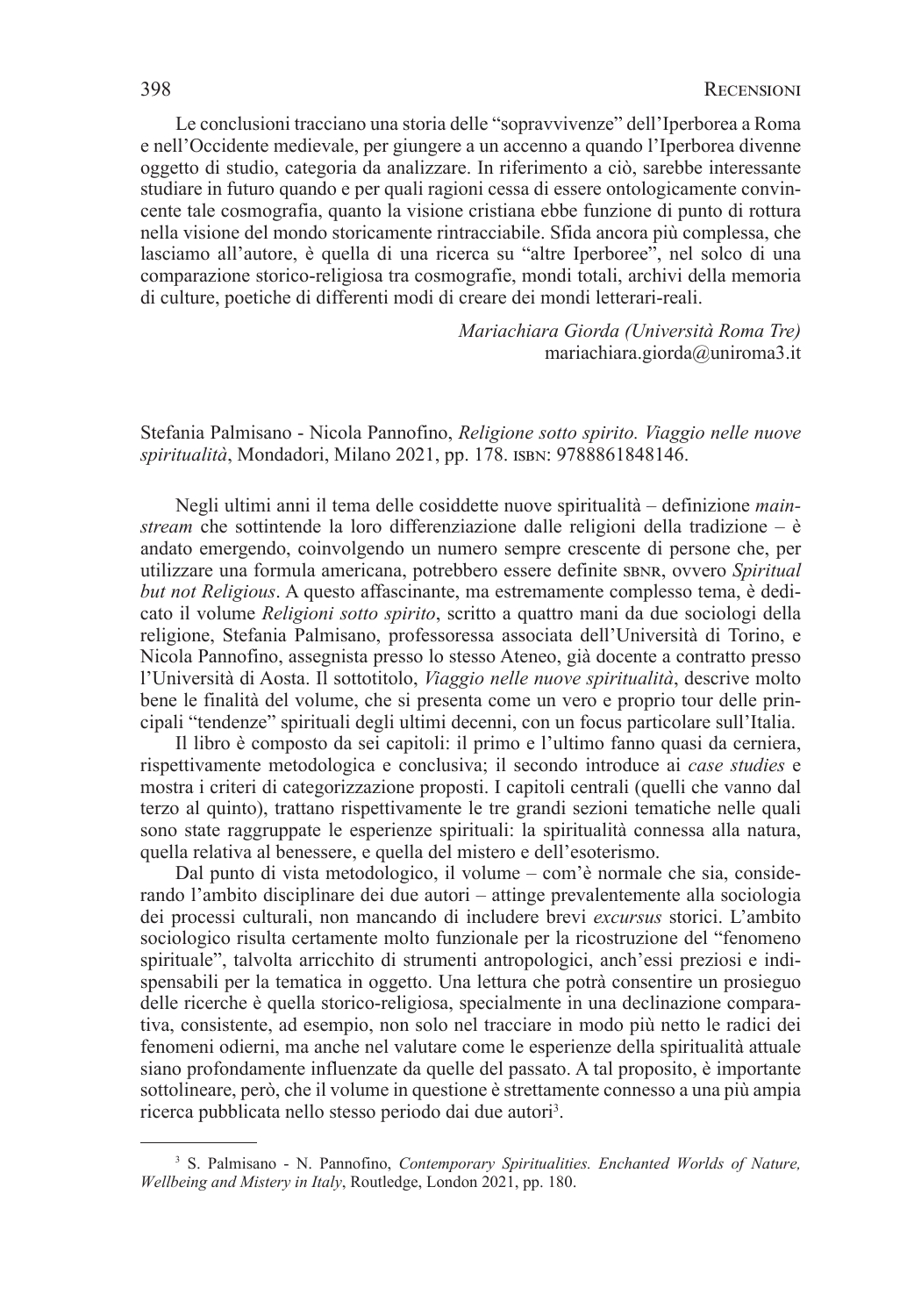Il libro offre un ampio numero di *case studies*, ricondotti alle tre macro-categorie individuate. Questi appaiono scandagliati prevalentemente attraverso una lettura etnografica, fondata sulla diretta partecipazione dei due autori a rituali, cerimonie, festival, e mediante la somministrazione di interviste mirate. Chiaramente, dato l'oggetto delle ricerche, l'approccio è prevalentemente qualitativo.

Una delle parole chiave che mi sembra possa ben rappresentare questo ampio e variegato fenomeno delle spiritualità contemporanee è certamente *esperienza*. Di un'esperienza vanno alla ricerca i "cercatori spirituali" – espressione utilizzata da Palmisano e Pannofino –, mettendo in atto talvolta una operazione di *bricolage* (p. xi), consistente nell'attingere a differenti tradizioni religiose, prelevando ciò che sembra più valido, appunto, per la propria esperienza personale. A tal proposito, un altro potenziale prosieguo della ricerca potrebbe essere rappresentato dalla relazione (esistente, rimossa, in divenire) tra queste spiritualità e le religioni "storiche", che già è accennata nel volume.

Il libro è certamente un utile strumento anche per gli storici, in quanto consente di accedere a fenomeni, in corso di svolgimento o in via di sviluppo già da alcuni decenni, contribuendo a offrire una descrizione particolareggiata di ritualità, credenze e miti che contraddistinguono, oggi, le numerose realtà spirituali citate.

> *Marco Papasidero (Università di Torino)* marco.papasidero@unito.it